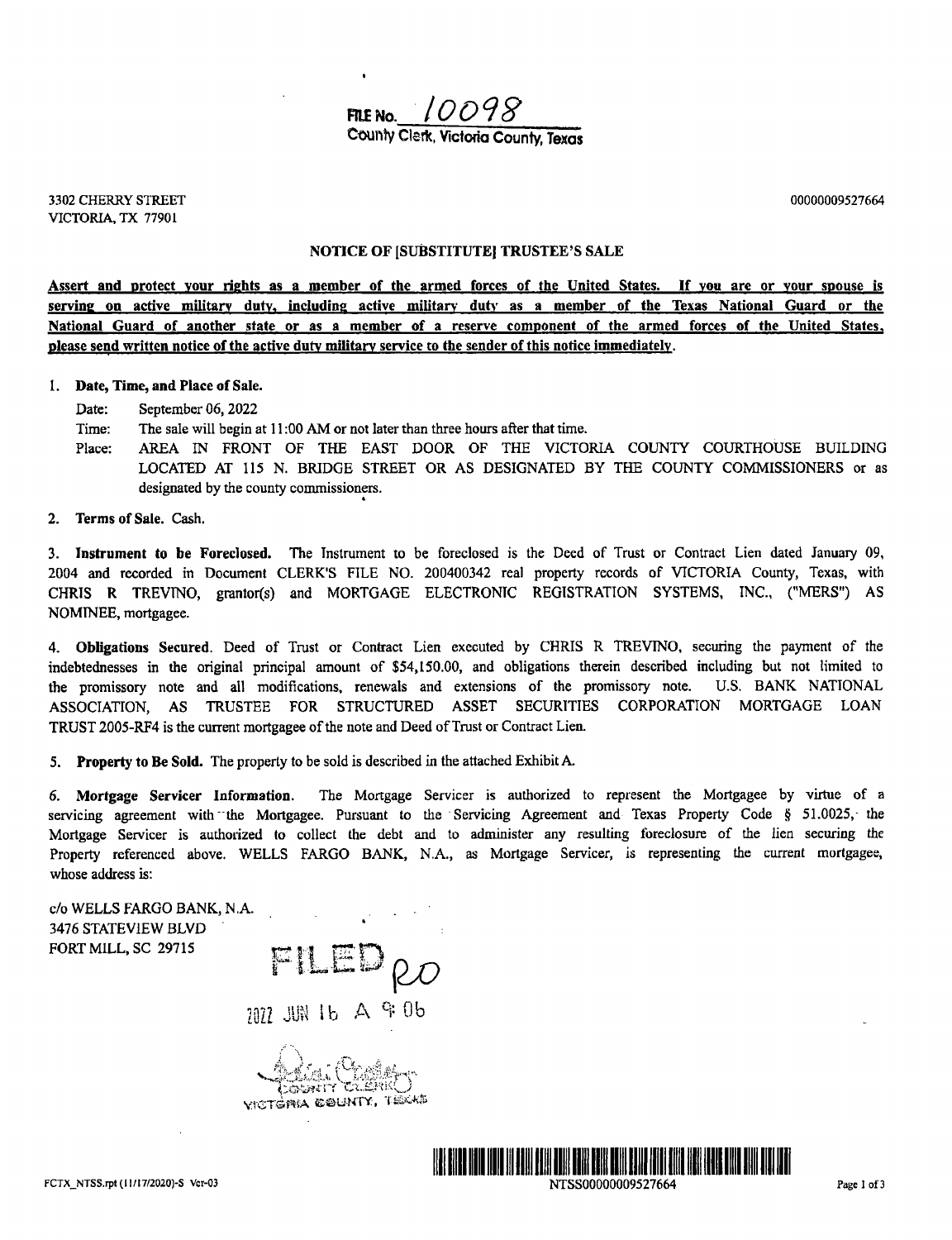## 3302 CHERRY STREET 00000009527664 VICTORIA, TX 77901

# THIS INSTRUMENT APPOINTS THE SUBSTITUTE TRUSTEE(S) IDENTIFIED TO SELL THE PROPERTY DESCRIBED IN THE SECURITY INSTRUMENT IDENTIFIED IN THIS NOTICE OF SALE THE PERSON SIGNING THIS NOTICE IS THE ATTORNEY OR AUTHORIZED AGENT OF THE MORTGAGEE OR MORTGAGE SERVICER.

The undersigned as attorney for the mortgagee or mortgage servicer does herby remove the original trustee and all successor substitute trustees and appoints in their steed JO WOOLSEY, BOB FRISCH, JANICE STONER, JODI STEEN, ARNOLD MENDOZA, SANDRA MENDOZA, RAMON PEREZ, JOHN SISK, AMY ORTIZ, OR AUCTION. COM whose address is c/o BARRETT DAFFIN FRAPPIER TURNER & ENGEL, LLP, 4004 Belt Line Road, Suite 100, Addison, Texas 75001- 4320 as Substitute Trustee, who shall hereafter exercise all powers and duties set aside to the said original trustee under the said Deed of Trust; and, further does hereby request, authorize, and instruct said Substitute Trustee to conduct and direct the execution of remedies set aside to the beneficiary therein.

Israel Saucedo

### Certificate of Posting

My name is  $\frac{1}{\sqrt{1-\frac{1}{\sqrt{1-\frac{1}{\sqrt{1-\frac{1}{\sqrt{1-\frac{1}{\sqrt{1-\frac{1}{\sqrt{1-\frac{1}{\sqrt{1-\frac{1}{\sqrt{1-\frac{1}{\sqrt{1-\frac{1}{\sqrt{1-\frac{1}{\sqrt{1-\frac{1}{\sqrt{1-\frac{1}{\sqrt{1-\frac{1}{\sqrt{1-\frac{1}{\sqrt{1-\frac{1}{\sqrt{1-\frac{1}{\sqrt{1-\frac{1}{\sqrt{1-\frac{1}{\sqrt{1-\frac{1}{\sqrt{1-\frac{1}{\sqrt{1-\frac{1}{\sqrt{1-\frac{1}{\sqrt{1-\frac$ Addison, Texas 75001-4320. I declare under penalty of perjury that on I filed at the office of the VICTORIA County Clerk and caused to be posted at the VICTORIA County courthouse this notice of sale.

Declarants Name:

Date: